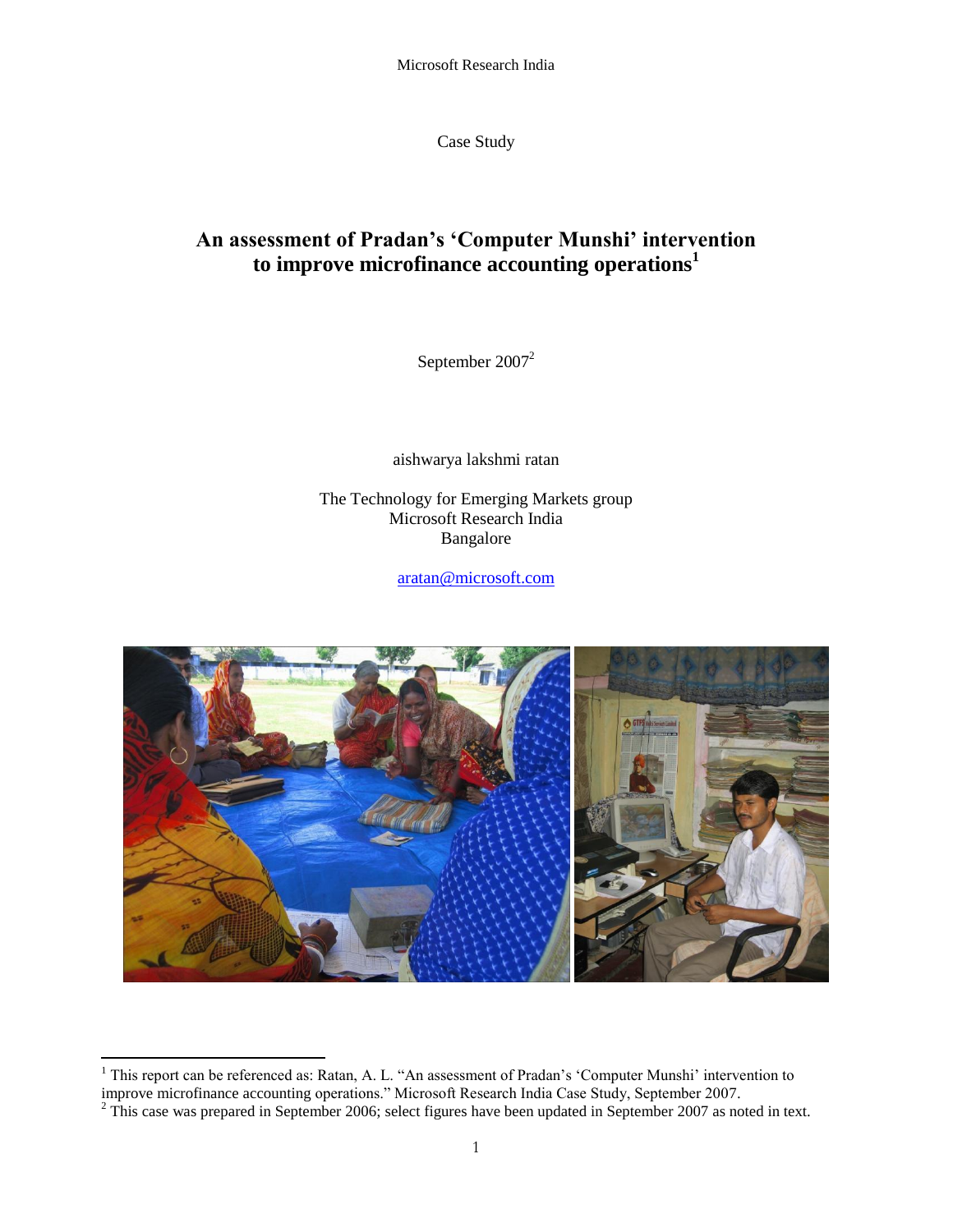# **Contents**

Executive Summary

|                  | <b>Introduction</b>                                                       |   |
|------------------|---------------------------------------------------------------------------|---|
| $\overline{2}$ . | IT in SHG-style microfinance                                              | 3 |
| 3.               | Problems with SHG bookkeeping – the case of Pradan                        |   |
| 4.               | The 'Computer Munshi' (CM) intervention to improve SHG quality            | 5 |
| 5.               | An assessment of the CM system of operations                              |   |
| 6.               | <u>Three conceptual comments on the use of IT in development projects</u> | Q |
|                  | Conclusion                                                                |   |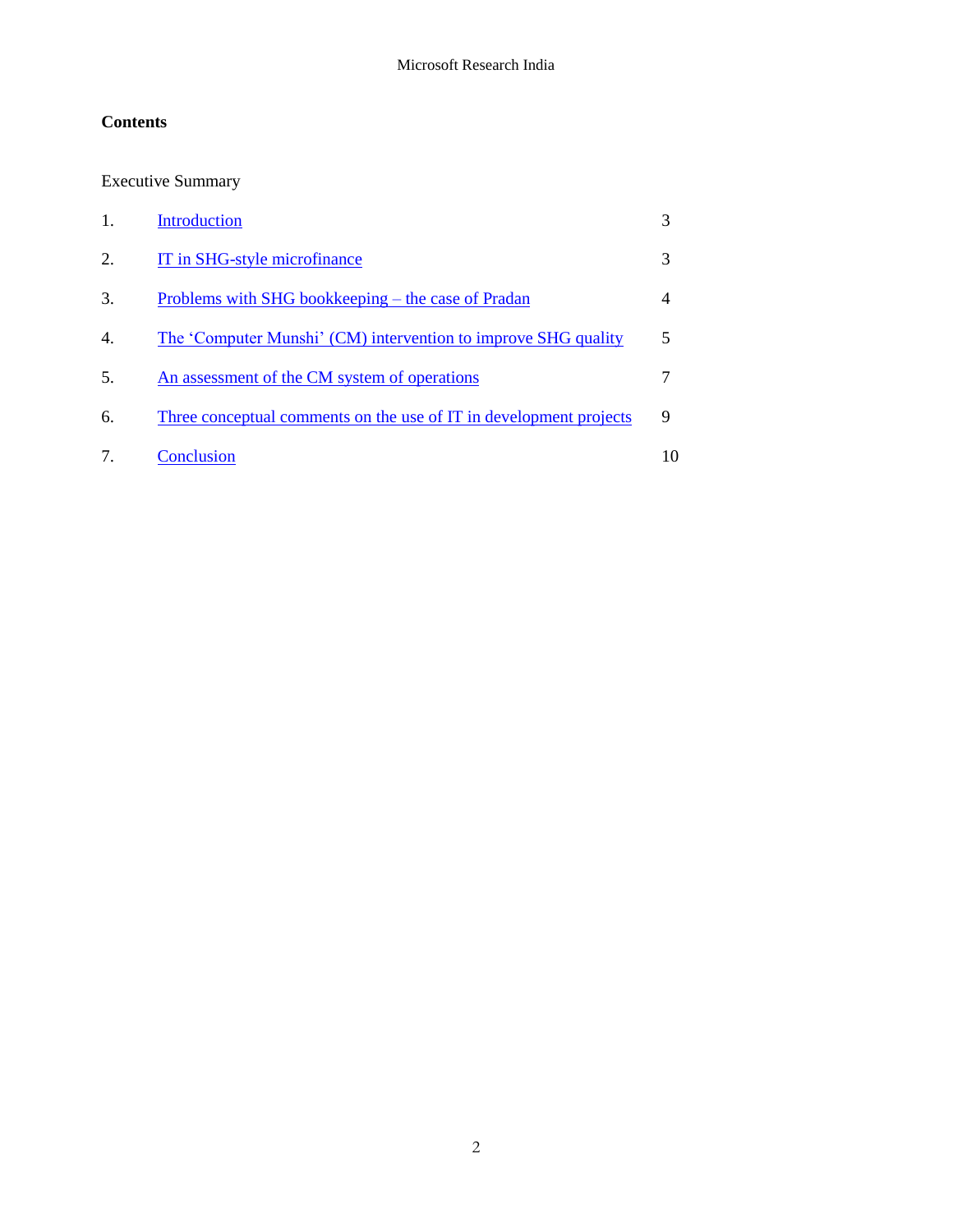# **Executive Summary**

- The Self-Help Group (SHG)-Bank linkage programme in India is one of the largest microfinance programmes in the world, reaching out to over 33 million member households.
- However, the **quality of these SHGs is highly nebulous** at present, as there is no systematic and standardised aggregated record of their financial health and operations. SHGs have been promoted by more than 3000 different supporting institutions across the country (NGOs, state governments, religious institutions, etc.), each with its own system of SHG promotion.
- Pradan, an NGO promoting and working through more than 7500 SHGs in rural areas of northern and eastern India, faced a number of problems in its everyday operations including: (1) major errors in SHG financial accounts, (2) arduous annual auditing and dividend distribution procedures, (3) wastage of SHG members" time in complex accounting tasks every week, (4) dependency behaviour of groups – not fully "self-help", (5) wastage of Pradan staff time in correcting SHG accounts, and (6) lack of reliable, up-to-date records of SHG financial performance to give partners.
- To address these issues, Pradan introduced the "Computer Munshi" (CM) programme to improve the bookkeeping quality of SHGs by connecting these groups with trained accountants ("munshis") who use a PC with accounting software to maintain an electronic database of SHG financial records and transactions.
- The CM works as a paid service provider (Rs. 3 per SHG member per month) and serves between 100 and 200 SHGs in an area.
- His tasks include weekly data entry of the handwritten SHG transaction records, checking calculations and tallying figures, updating the electronic records for each SHG, running calculations of new dues/ balances, and facilitating the transmission of a hard copy of this information to each SHG before their next meeting.
- The SHG weekly Meeting Transaction paper records as well as print-outs of updated dues and balances for the next week are transported between the CM"s urban/ semi-urban location and the SHGs through a Peon/ Postman, who is paid a nominal fee by the CM for the data transport service (Rs. 4 per SHG per week).
- The CM also supplies aggregated financial information on his client SHGs to the promoting agency (Pradan) as well as to external stakeholders for a fee (Rs. 20 per SHG per month).
- The CM system has resulted in many major operational gains, such as (1) improved quality and transparency of SHG financial records, (2) time/ cost savings for SHGs from outsourcing weekly accounting, (3) time/ cost savings for SHGs in annual auditing and dividend distribution, and (4) ability of Pradan to focus on its "real" development work of livelihood promotion.
- Conceptually, these gains of the CM system can be attributed to three major factors:
	- o Honing in on the **true value of the computer** in a particular context, i.e. identifying the particular "capability" fulfilled by a PC (sheer 'computing' power and data storage in this case) that no other mechanism/ tool can provide to a given set of people for a lower price.
	- o Using **hybrid cost-aware technologies and large scales of operation**. The task to be achieved has been broken down into manual and electronic components, with a clear emphasis on which option is lower-cost and more reliable for which sub-task (e.g. manual transport vs. electronic data storage/ calculation).
	- o **Balancing business constraints and development goals** by internalising and putting a price on the secondary demand for such high-quality microfinance data from third-party agencies such as Pradan itself, in addition to the revenue expected from the primary clients – the SHGs.
- A number of problem areas remain in the present CM set-up that are keeping the system from running as intended in some locations, including (1) the high costs associated with double data entry and the correction of resulting errors, for which SHG members need to personally visit the CM to make the necessary clarification, (2) the problem of attracting and retaining appropriate talent as CMs in these less developed (even if semi-urban) areas, (3) the paltry gains received by most Peons in carrying out the manual transport activity of paper forms integral to the functioning of the system each week, particularly in areas with low population densities and long distances between SHGs , (4) sensitivity of SHG demand to the CM"s fees, (5) the implicit subsidisation (hidden costs) of many CMs" enterprises causing new dependencies on Pradan, and, (6) unclear mechanisms for protecting the privacy and security of the SHG members' financial records.
- Resolving these operational difficulties over time through **even more cost-effective communication channels** between rural SHGs and the urban/ semi-urban CM (e.g. possibly through mobile telephony/ cellular phone-based data transfer), **even greater scales of operation per CM,** and **clear data protection/ security features** will make for a more efficient and sustainable system.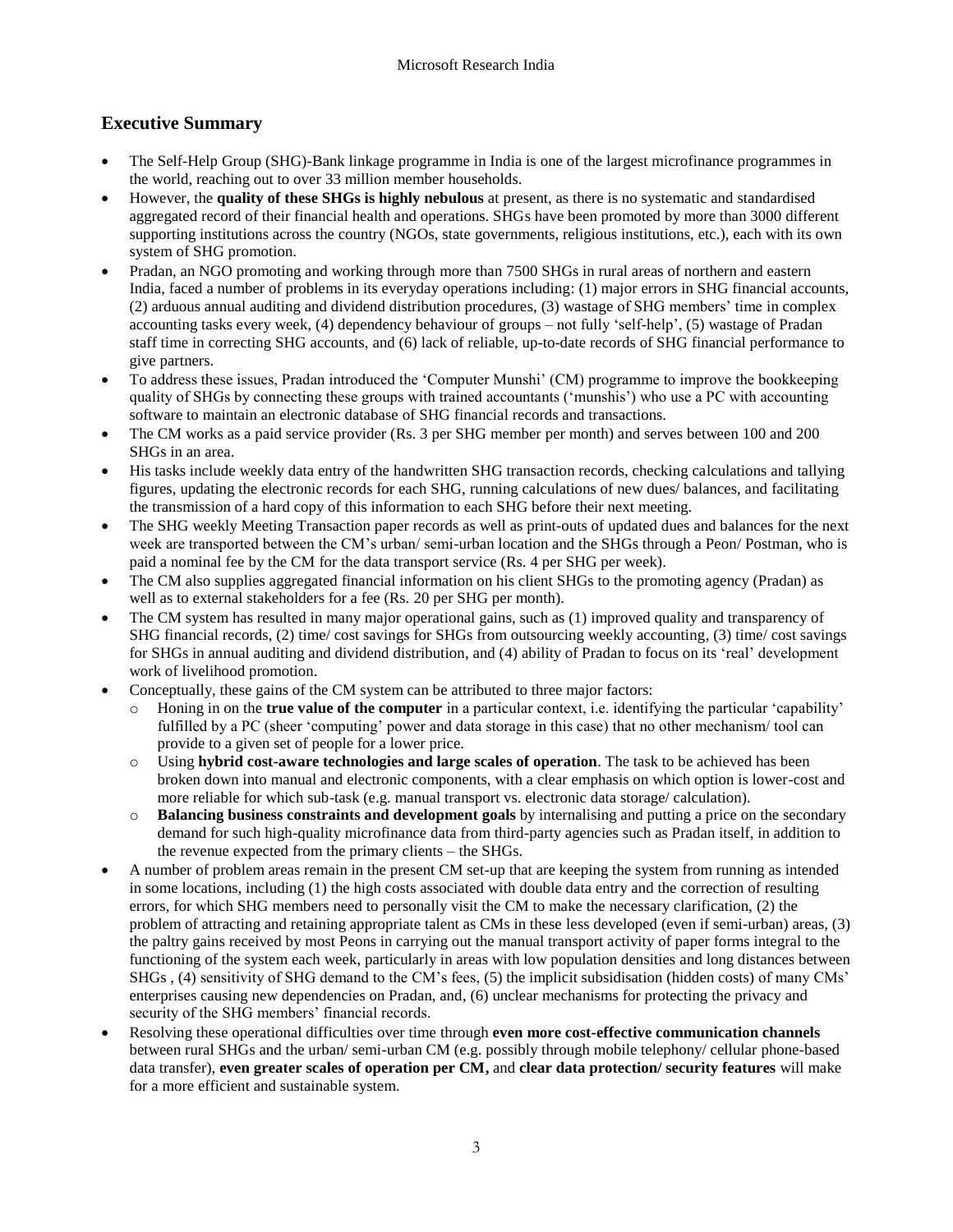# <span id="page-3-0"></span>**I Introduction**

Several commentaries and reports have been in circulation regarding the Indian NGO Pradan"s "Computer Munshi" (CM) intervention to improve the bookkeeping quality of microfinance collectives (Self-Help Groups – SHGs) by connecting these groups with trained accountants ("munshis") who use a PC with accounting software to maintain an electronic database of SHG financial records and transactions. In this report, we analyse qualitative data collected from site visits to three CM locations – one in West Bengal state (Purulia) and two in the state of Orissa (Keonjhar and Karanjia) in August 2006, and overlay the operational details of the CM system on the designed "model" to highlight where the two are aligned and where they diverge. A few core insights are drawn from the overall design and functioning of the project, which are relevant to any number of planned and implemented projects in the use of Information Technology (IT) for rural development.

### <span id="page-3-1"></span>**II IT in SHG-style microfinance**

The set-up of an SHG is very close to how the age-old Indian chit fund (Rotating Savings and Credit Association – ROSCA) works. A group of usually between 10 and 20 adults get together and make small (Rs. 5-20), regular (usually weekly) contributions towards a common savings pool, whose money is then continually re-lent to one or more of the group"s own members at a set interest rate (almost always calculated on reducing balance). Central to the path to long-run sustainability is the linkage of the SHG with a commercial bank over a period of time, from which the group can borrow larger amounts collectively (at a low interest rate) for on-lending to individual members (removing the capital constraint faced by the SHG due to its own limited resources). Most SHGs earn on the spread between the external group rate (~9% p.a.) and the internal individual interest rate they charge (12-24% p.a. depending on the maturity of the SHG).

This presents a win-win opportunity for all parties involved: it is one big loan instead of 12 mini-loans for the bank to service, it is a cheaper loan for the women borrowing than the external rates they individually face with private financiers (>36% annual), and with the added benefits of **flexible principal repayment** as long as they make their regular interest payments on-time as well as being **co-owners of the high dividends earned on this pooled capital<sup>3</sup>** . This SHG-Bank linkage programme in India is one of the largest microfinance programmes in the world, with an outreach to more than 33 million member households<sup>4</sup>. However, **the quality of these groups is highly nebulous at present**, as there is no systematic and aggregated record of their financial health and operations. Though supported by nodal government agencies like NABARD and SIDBI<sup>5</sup>, SHGs have been promoted by more than 3000 different supporting institutions across the country (NGOs, state governments, religious institutions, etc.), each with its own system of SHG promotion.

IT is used in financial systems to enable both back-end infrastructure (the Management Information Systems - MIS) and front-end delivery channels for both cash and information (ATM, Point-of-Sale device, Agent with handheld device, etc.). Since the major costs in microfinance come from transactions/ delivery costs, the latter problem is the focus of this report. Given the nature of SHG operations, almost all cash transactions are internal since the lenders and borrowers are within the same group. Only in the case of linkage with a bank, the group makes a monthly external payment of its bank loan instalment. This feature makes it

 $\overline{a}$ <sup>3</sup> This is the key factor that differentiates SHG-style microfinance from regular banks and Grameen-bank style Joint-Liability-Group microfinance, i.e. there is no third-party lender, the capital loaned and the returns on it remain within this group of low-income women.

<sup>4</sup> C.J. Punnathara. "Accredited Loan Providers – A Placebo for Rural India." The Hindu, Aug 4, 2007. [url:http://www.thehindubusinessline.com/2007/08/04/stories/2007080450120800.htm](http://www.thehindubusinessline.com/2007/08/04/stories/2007080450120800.htm)

<sup>&</sup>lt;sup>5</sup> The National Bank for Agricultural and Rural Development (NABARD) and the Small Industries Development Bank of India (SIDBI), both government re-financing institutions.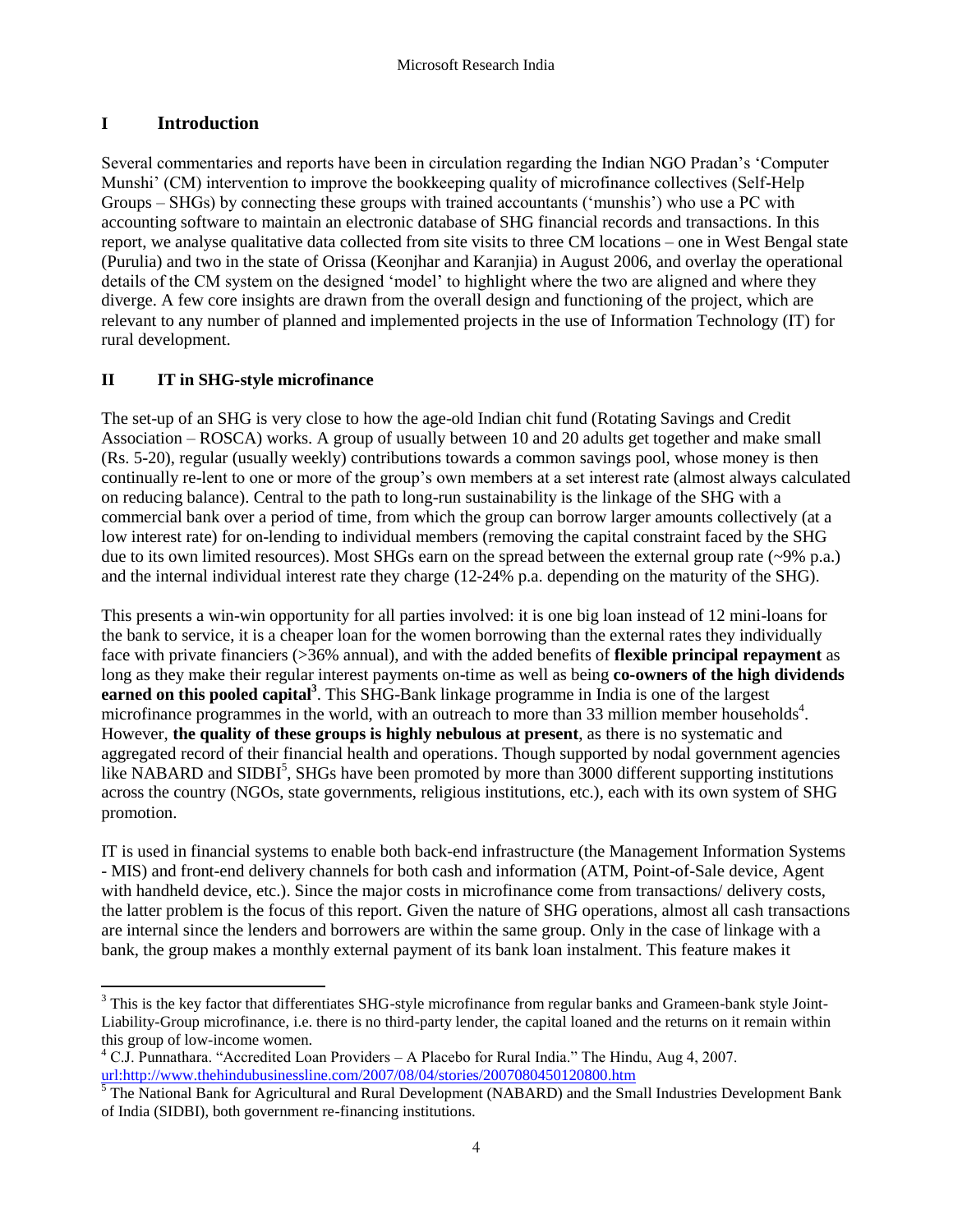possible for SHG accounting and data transmission channels to be conceived independent of physical cashtransfer channels.

# <span id="page-4-0"></span>**III Problems with SHG bookkeeping – the case of Pradan**

Pradan is one of these 3000 SHG-promoting and supporting institutions in India. It is an NGO with operations in rural areas of northern and eastern India. **It has an outreach of over 7500 SHGs across more than 3000 villages in 27 districts of 7 states, translating to more than 86,240 member households (2007).** Pradan has been focusing on promoting viable livelihoods for the rural poor over the past 15 years, primarily through improving agricultural productivity and business development (including irrigation and watershed management interventions), and supporting other income-generating rural industries like dairy and animal husbandry.

Its professional staff members coordinate groups of rural women to form SHGs for microfinance as a first step in organising rural communities for development activities. A group of 10-12 SHGs in an area form a "Cluster" and 10-20 Clusters form a "Federation" of SHGs. Pradan then uses this network of SHGs to plan and conduct interventions in livelihood support and promotion. Pradan-promoted SHGs have a **reputation for lasting longer, having good peer-monitoring and support, building sizeable group assets, easily linking with banks, and running transparent internal financial operations** compared to the SHGs promoted by other institutions.

However, a number of issues were repeatedly faced by Pradan staff in their day-to-day operations:

- **1. Major errors in accounts.** The weekly financial records of SHGs were often incomplete and regularly had major errors in calculation and tallying. Even if literate, the SHG Group Accountants (GAs), whether internal or external, dreaded their accounting task, since the amounts transacted in an SHG are not standard and vary from meeting to meeting. The required tasks included calculating weekly interest dues for each member on varying loan amounts (some at higher penalty interest rates), aggregation of voluntary savings, tracking overdue loans, and readying balances for the next week's meeting.
- **2. Arduous annual auditing and dividend distribution procedure.** Annual dividends in an SHG are distributed proportional to individual member savings, and so the computations are intensive. Pradan staff devoted an entire month each year (March-April) just for auditing the account books of the SHGs they promoted. The mistakes in weekly entries by the GAs showed up at this time, and reconciling the SHG accounts with bank records and member beliefs/ statements about their repayment was very difficult, requiring professional auditors" help.
- **3. Wastage of SHG members' time** in the 2-2.5 (sometimes upto 4) hour meetings each week, mostly spent in doing the calculations/ accounting. When aggregated, this has an opportunity cost of losing 8-10 hours or one full day of work each month, i.e. around Rs. 360 in lost wages for a group of 12 members in a month (@Rs. 30 daily wage).
- **4. Dependency behaviour – not fully 'self-help'.** In the absence of the skill to handle these complex book-keeping tasks, the SHGs then became dependent on Pradan"s professional educated staff to manage/ check their accounts, clearly taking away from the vision that they would be fully independent community organisations.
- 5. **Wastage of Pradan staff time in correcting SHG accounts.** Pradan"s professional field staff ended up spending much of their time checking and correcting the accounting books of the SHGs, even when their real objective was to run projects around livelihood promotion in these areas through the promoted SHG.
- 6. **No reliable, up-to-date record of SHG financial performance to give partners** (NABARD, linked banks, etc.) to evaluate the success/ viability of these micro-finance collectives, since neither were the internal accounts of each SHG maintained accurately nor were they aggregated at any level. This also prevented Pradan from identifying weak SHGs (in terms of poor meeting attendance,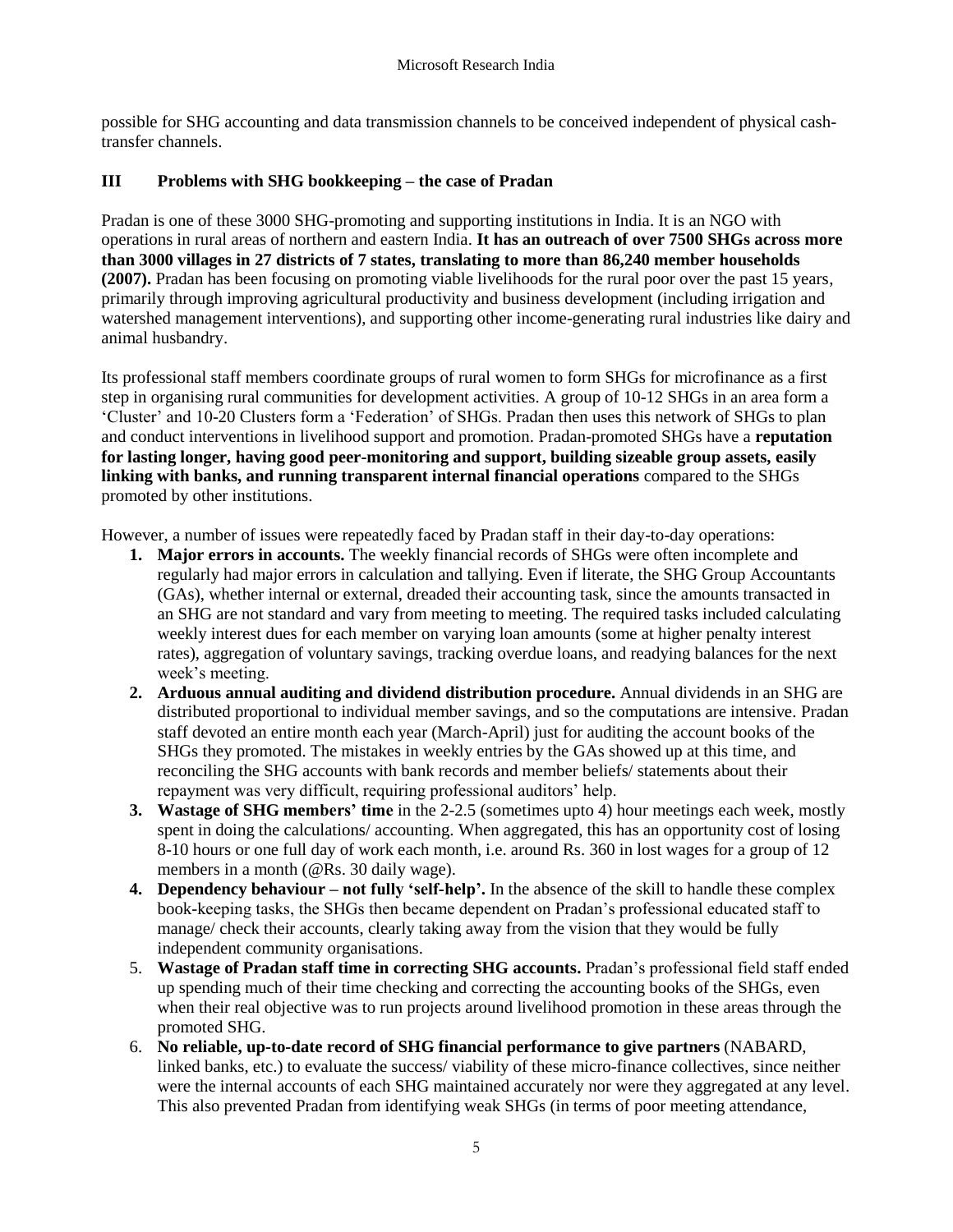irregular repayment, low savings contributions, etc.) early on, to prioritize how best to intervene and strengthen such groups.

# <span id="page-5-0"></span>**IV The 'Computer Munshi' intervention to improve SHG quality**

To respond to these constraints, Pradan came up with the idea of outsourcing the weekly accounting tasks of the SHGs they promoted, to a third party professional accountant. This would reduce their (Pradan and the SHGs") accounting burden and improve the quality of SHG accounts. The accountant or "Munshi" had to have a monetary incentive to provide this service regularly, yet each SHG would not be able to afford a costly Munshi "service fee". The pricing problem was addressed by designing an optimal scale for operations, so one Munshi would service a large number of SHGs (100-200), charging each a nominal fee to maintain their records: Rs. 3 per member per month or Rs. 45 per SHG of 15 members per month (2007).

| Table 1: Revenues earned by Sumanto – CM entrepreneur in Balrampur taluk <sup>6</sup> |  |
|---------------------------------------------------------------------------------------|--|
|                                                                                       |  |

| Item                                                                                                                          | Cost (per month, Rs.) | Revenue (per<br>month, Rs.) |
|-------------------------------------------------------------------------------------------------------------------------------|-----------------------|-----------------------------|
| Accounting service fees from 99 SHGs @ Rs. 2 per<br>member <sup>1</sup>                                                       |                       | 2766                        |
| Fees from Pradan – Purchase of 79 SHGs' monthly data<br>and trial/ member balance sheets $\omega$ Rs. 15 per SHG <sup>2</sup> |                       | 1185                        |
| Stationery                                                                                                                    | 470                   |                             |
| Rent, Electricity & AMC                                                                                                       | 225                   |                             |
| Peon Salary (for 6 Peons)                                                                                                     | 948                   |                             |
| Computer EMI (to SHG Federation)                                                                                              | 500                   |                             |
| Total                                                                                                                         | 2143                  | 3951                        |
| Net profit from SHG accounting services                                                                                       |                       | 1808                        |
| Other income – Xerox and STD/ISD services                                                                                     |                       | 2500                        |

<sup>1</sup>Accounting service fees were Rs. 2 per SHG member per month in 2005; these have been raised to Rs. 3 per month in 2007.

<sup>2</sup>Rates of purchase of SHG monthly summary sheets from the CM were Rs. 15 per SHG in 2005; these have been raised to Rs. 20 per SHG in 2007.

So that the Munshi could handle such a large number of weekly transactions efficiently, he would have access to a PC on which the electronic records of the SHGs would be stored (hence the name "Computer Munshi" or CM). This necessitated that the CM be located in an urban or semi-urban area, with some electricity infrastructure. The CM"s responsibilities would therefore include **weekly data entry of the handwritten SHG transaction records, checking calculations and tallying figures, updating the electronic records for each SHG, calculations of new dues/ balances, and transmission of a hard copy of this information to each SHG before t heir next meeting**. He would also supply aggregated financial information on his client SHGs to the promoting agency (Pradan) as well as to external stakeholders for a fee.

To transmit this information between the SHGs in the villages and the CM"s location every week through a reliable yet low-cost channel, the CM hires a set of Peons who are residents of the villages served. Each Peon collects copies of the Regular Meeting Transaction Statement - 1 (RMTS-1) forms of between 30 and 50 SHGs each week (these are dropped off in particular drop boxes by the SHGs once their weekly meeting is done). The Peon then delivers these RMTS-1 copies to the CM, and returns the processed RMTS-2 print

 $\overline{a}$ <sup>6</sup> Source: Kanitkar, Ajit. "Computer Munshi Project of Pradan." November 2005 report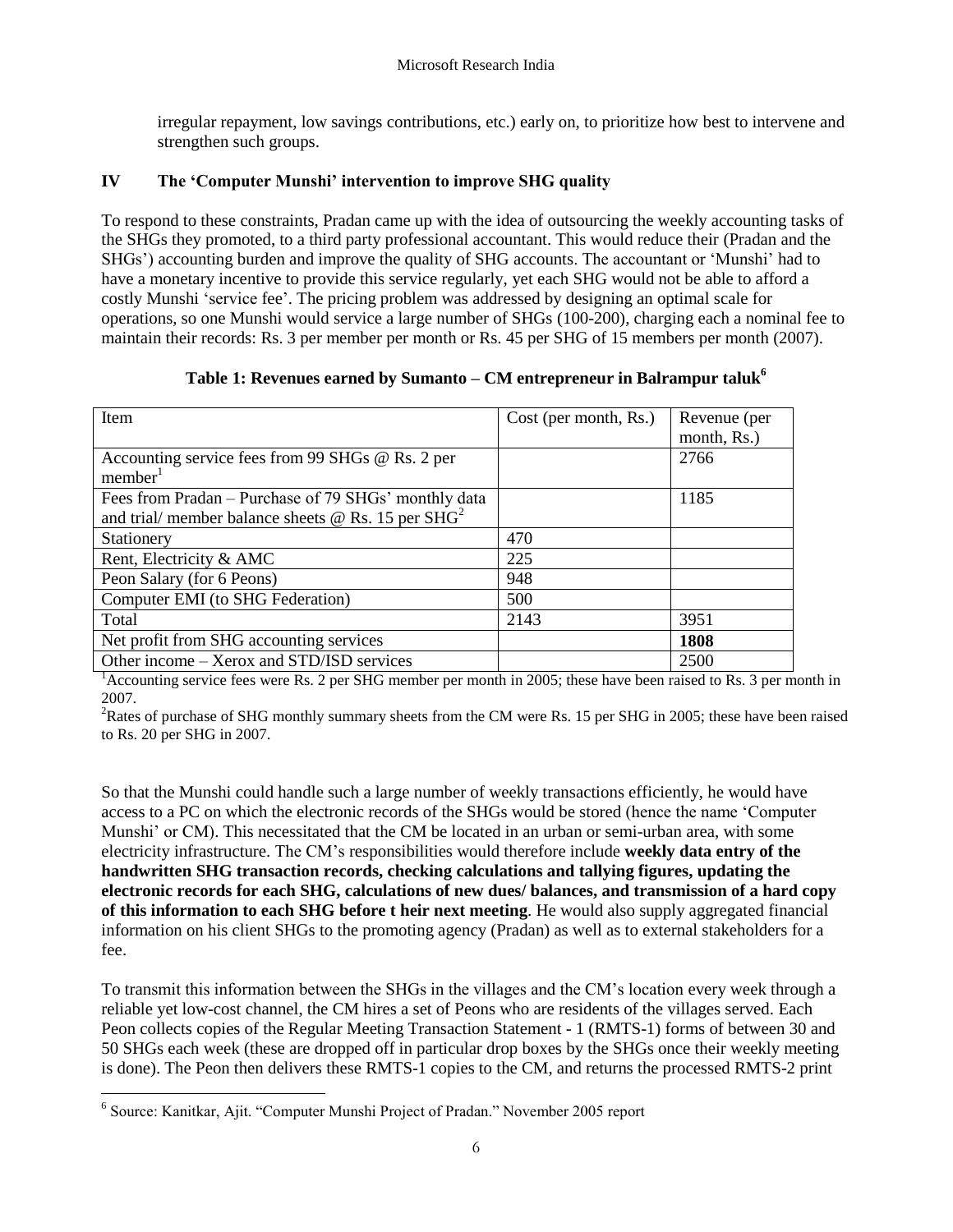outs reflecting updated balances and dues for the next week, back to the individual SHGs in his area before their next weekly meeting. The CM pays each Peon Rs. 4 per SHG per week for this data transport work (2007). Figure 1 describes the task and schedule of the various players in the CM system.





The software for this SHG accounting system (named "McFinancier") was developed by Sharada solutions, a Delhi-based service provider, in 2002. It runs on Windows 98 and XP. Pradan"s "Computer Munshi - CM" project was initially funded by CARE, NABARD and SIDBI, who provided the existing set of computers as grants. There are 45 CMs serving Pradan SHGs at present.

# <span id="page-6-0"></span>**5. An assessment of the CM system of operations**

Has the CM system been successful in addressing the problems it set out to solve? The assessment is a mixed bag at this stage, with many clear gains, but also many grey areas where various new types of costs have arisen from the CM system. We discuss some of these below.

 $\overline{a}$  $7$  2007 rates/ figures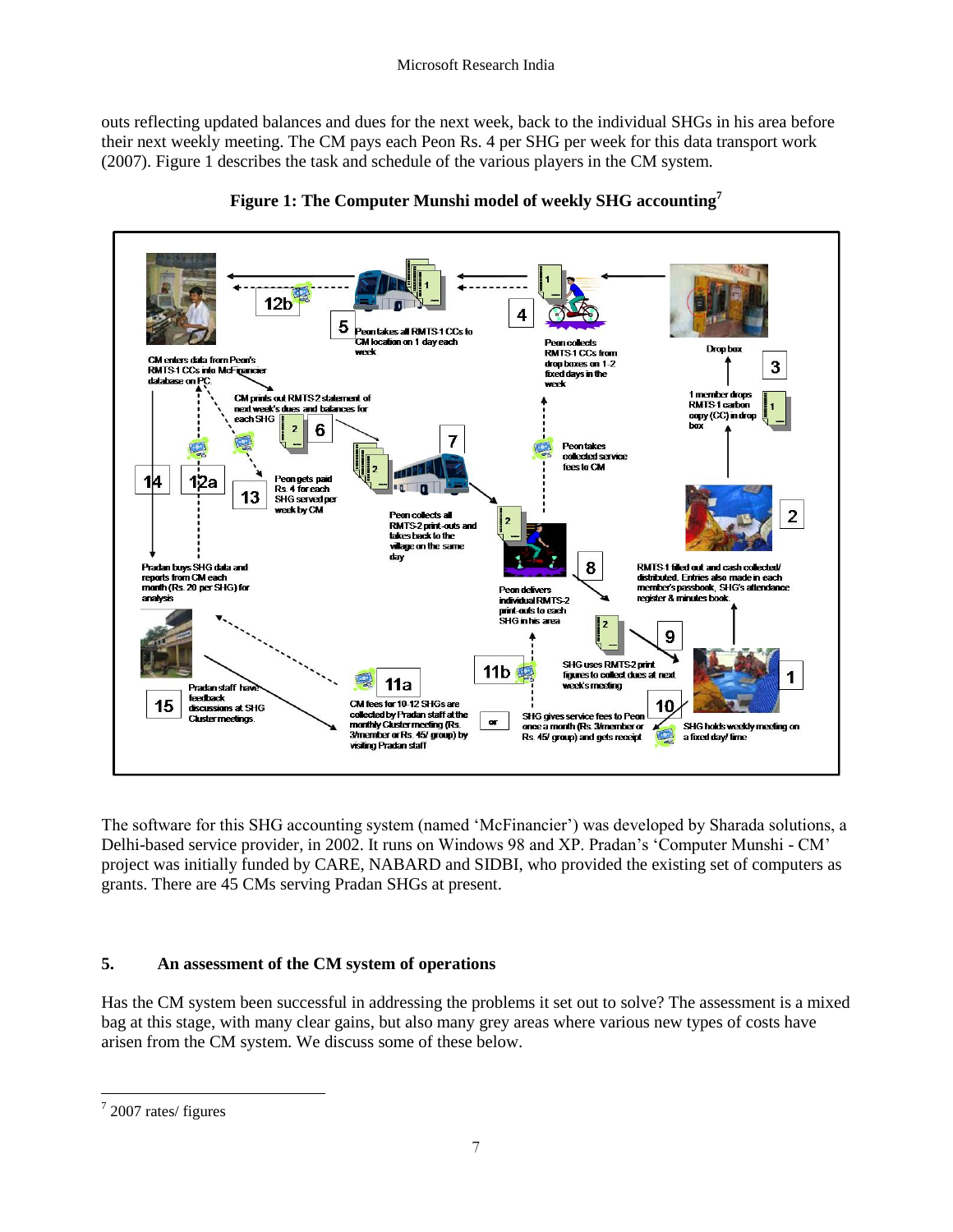#### **a) Improved quality of SHG financial records – YES**

The financial records of most Pradan-promoted SHGs in a block are now all **standardized and stored on a single database that is updated weekly**. A number of important ratios on the financial health of individual SHGs and their members are generated each month (trial and member balance sheets) and given to the groups and to Pradan for a fee. In Karanjia, Pradan staff use these numbers to create summary reports on the health/ vital statistics of each Cluster of SHGs on MS Excel to compare performance across the member groups easily.

Whether good or bad, the numbers for all SHGs using the CM system are now available for inspection at a central location, by Pradan and the SHGs" external partners. For instance, it took all of five minutes to note the high percentage of loans overdue by at least a week in the past quarter (830 out of a total 3500 loans in one location, 1127 of the outstanding 1741 loans to members of 124 SHGs in another), likely due to this being the monsoon season when loans drawn are high and repayment of principal is low. Similarly, the Portfolio at Risk ratio was seen to have fallen from 9% in 2004 to around 7% in 2006 in one location. Until now, making such **accurate instant evaluations of a large number of SHGs** spread across distant rural areas, over time, was impossible.

For the records to be accurate and useful though, the respective Pradan staff spent significant effort on the **initialisation** process. As soon as an SHG's handwritten records were audited/ verified, the RMTS-1 dropoff and RMTS-2 delivery systems were operationalised so that there was not even a single week"s lag between the updating of the manual and electronic databases then onwards. However, there is likely some **self-selection bias** around which SHGs end up using the CM system. The better quality SHGs are usually the ones more diligent about following the regular schedule of manual RMTS-1 entries, weekly drop-off of forms, and CM service fee payment, and likely the ones to reap the most gains from this intervention.

# **b) Time/ cost savings for SHGs from outsourcing weekly accounting – partially YES**

Compared to the Rs. 360 costs of collective time spent at SHG meetings each month in the earlier system, **each group's regular meetings under the CM system take half as much time**, i.e. an hour each week or 4-5 hours each month (so associated cost of around Rs. 180 in lost wages).

However, **error correction** in the CM system has taken on a new set of costs. Given that the data is entered by hand in the RMTS-1 form, whose carbon copy is sent to the CM for electronic data entry, there are now some time costs associated with this **double data entry process** (illegibility from bad handwriting, movement of the carbon sheet so the copy doesn"t register the entry, forgetting to enter values in required columns/ rows, etc.). When there are such irreconcilable errors, the CM sends a chit/ letter through the Peon to the particular SHG asking them to visit him the same week, to clarify what is on their RMTS-1 form.

One CM estimates this share of irreconcilable errors to be between **10 and 30%** of all accounts processed each week. For each such mistake, it costs an SHG Rs. 80-100 (travel + food) to send 1-2 of their members (the women do not usually travel alone) to the CM"s location to get the error clarified. This means that the average SHG gets an error correction call once in five weeks. The cost of this is ~Rs. 64 in time spent on error correction each month by a single SHG. Those SHGs who systematically have such errors each week face higher costs. Additionally, each SHG pays on average Rs. 30 to the CM for the services provided. In sum, the time/ cost savings of Rs. 180 from outsourcing weekly accounting tasks has to be balanced with the average Rs. 100 in new costs of error correction and service charges in the CM system, to calculate net benefit.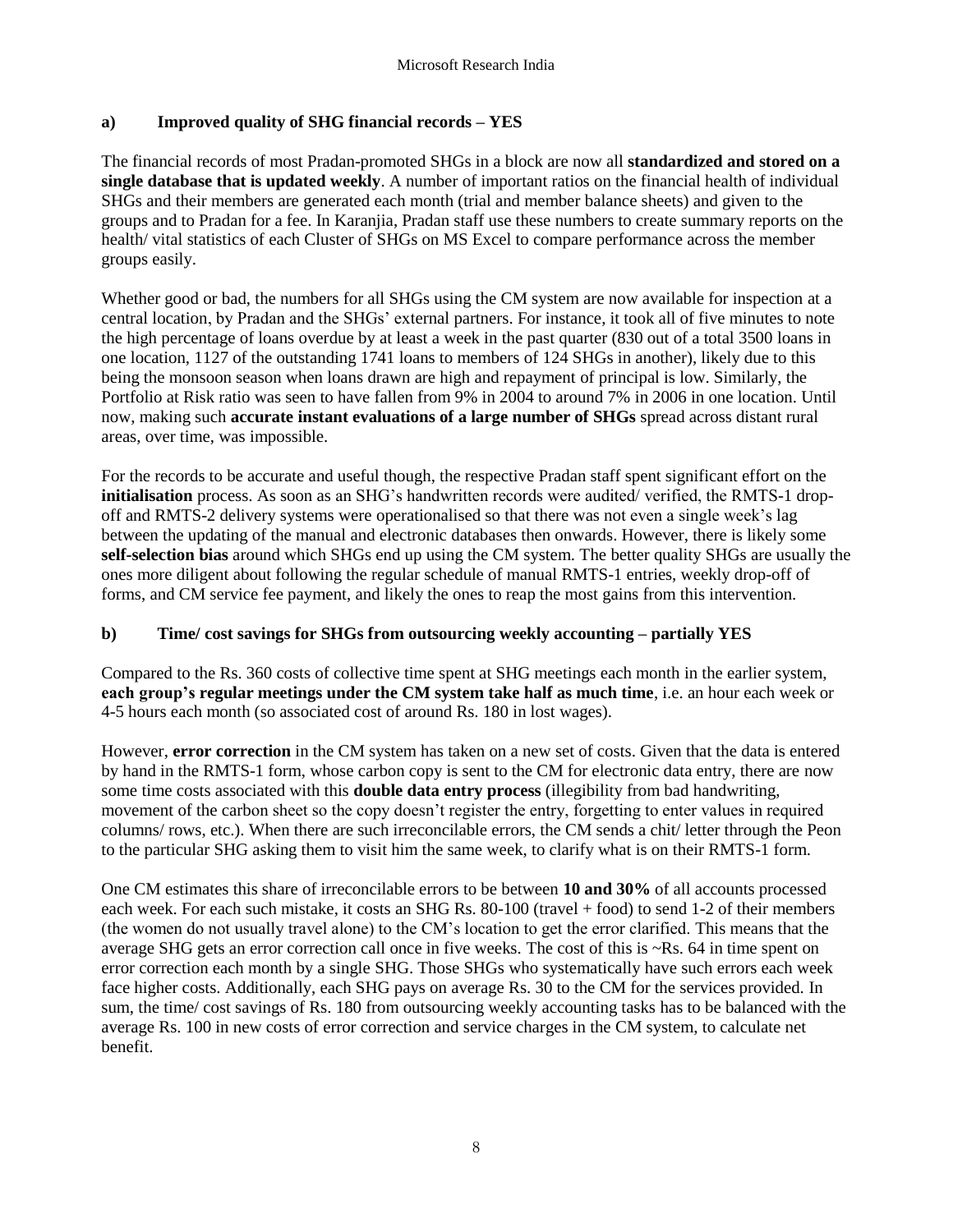#### **c) Time/ cost savings for SHGs in annual auditing and dividend distribution– partially YES**

Previously, the annual auditing of SHG accounts were conducted in "camps" held in the villages, where Pradan staff and a professional auditor checked the account books of 10 or so SHGs on a single day, spending 6 hours or so in the process. Though this meant that the average group would spend around 30-40 minutes on this exercise, most of the SHGs ended up spending the entire day waiting for their turn to audit in serial order. Now, it takes 15 minutes for the CM to give each SHG a print-out of their annual financial statements. Each SHG is given an appointment with the CM on a set date/ time in March/ April, when they come to the CM"s office and have their accounts audited and dividend distribution calculated. The actual time savings between the two systems is questionable, since 1-2 members would need to spend an entire day on this in either case, either waiting in line in the first case or travelling to the CM location in the latter. But, the **quality, ease and transparency of accounting are significantly higher in the CM system**, even if the associated time costs are about the same.

#### **d) Creation of a sustainable linkage with a service provider – uncertain**

The attractiveness of the CM role in terms of running a profitable enterprise is not as clear as the model would predict. **Finding and retaining a 'good' Computer Munshi has been extremely difficult**, and where the programme is not running well, it is primarily because of the **high turnover rate among CMs**. The problem is **systemic**, as those areas where SHGs need the most accounting help (poor areas with high illiteracy and few services) are also the ones where it is very hard to incentivise talented/ educated people to stay. There are invariably some "hidden costs" to the present CMs" businesses. In three of the four locations visited, the CMs were running operations out of the local Pradan office (no rent costs). The computers across all the visited locations were received as grants through Pradan, and even where EMIs were being paid by the CM to the SHG Federation (in whose names the PCs are registered), these were merely token amounts. Even with these subsidies, the one independent CM visited only earned around Rs. 2000 in net profit each month (see Table 1 for example), which is lower than profits from other unaided "side" businesses run by the same entrepreneurs (Xerox, STD/PCO booth, etc.).

The Peons across locations are clearly performing the physical RMTS form delivery job at **marginal gain or at a financial loss**. Particularly in low density, hilly and forested areas, the manual collection and transport of the records between the SHG and CM locations each week is very time-consuming and expensive (not covered by a Rs. 4 fee per group per week). For example, a Peon serving 37 SHGs in a 12 km radius, spent 2 days in collecting/ delivering the RMTS forms locally by cycle and 1 day taking the forms to the CM location in town and back (by bus) each week, earning an average revenue of Rs. 444 each month (at the 2006 rate of R. 3/ SHG), with just his bus travel + town food costs coming to around Rs. 90. It appears that this task is performed by the Peons at present only as an add-on to other ongoing tasks/ work in their local and urban areas, partially driven by the social value the Peons see in such "service" work. Finding such "service-minded" workers at this price then becomes very difficult as the remoteness (and therefore travel costs) of the rural location in question increases.

There seems to be an **optimal time** to introduce the CM system to an SHG as a paid service. Groups that are very old are too set in their own manual record-keeping ways to change, while groups that are younger than 6 months do not have enough money accumulated to be able to spend such amounts on just accounting. So transitioning the SHGs to the paid service after they are 6 months old has been found to be optimal. However, **willingness to pay seems to be extremely sensitive to the price**. SHG members clearly refused the idea to pay more than Rs. 3 to the CM per person per month, even when rising input costs (stationary, toner, etc.) were explained.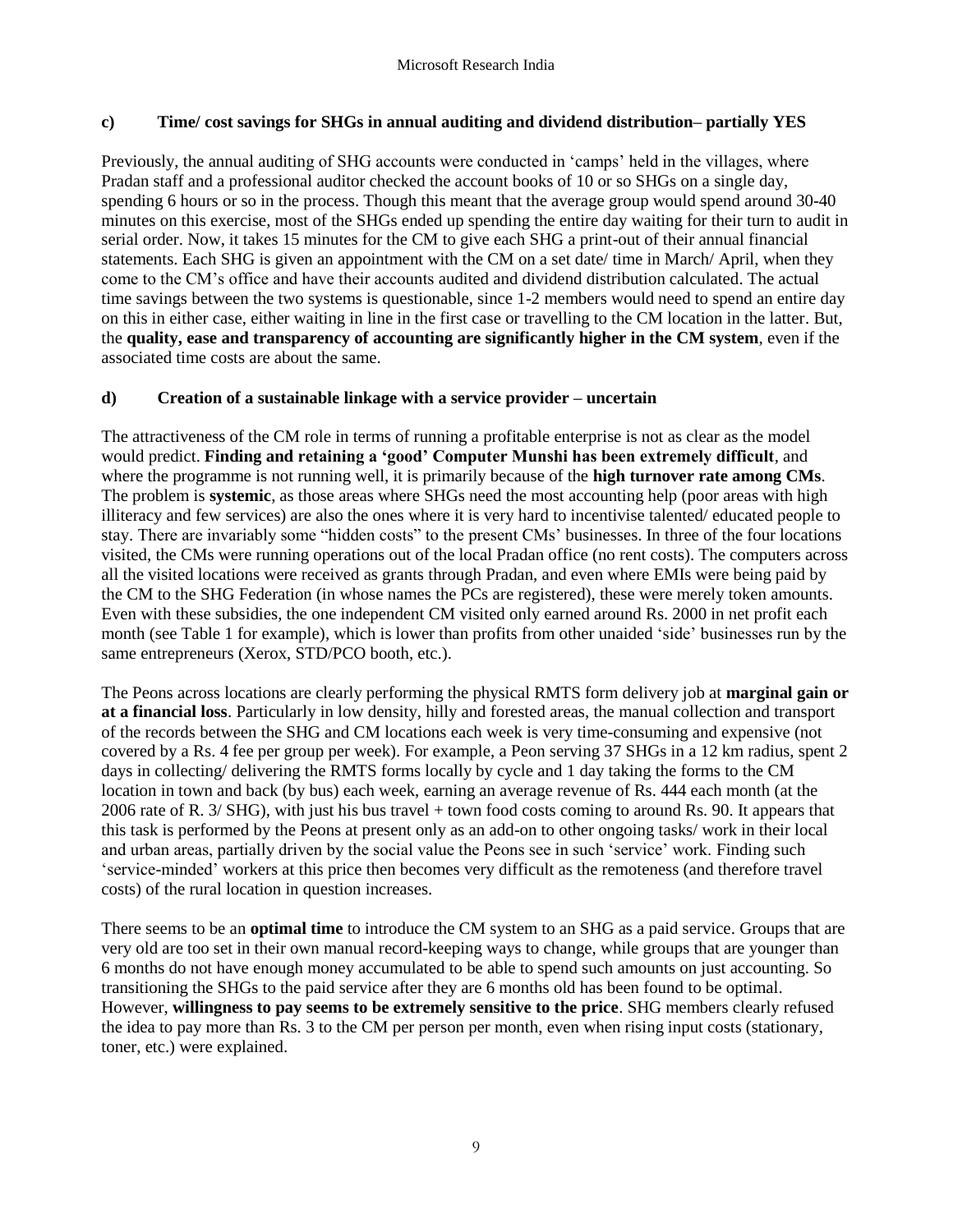#### **e) Greater focus on the 'real' development work – YES**

At an organisational level, the most acute constraint targeted and consequently the greatest gain has been for the Pradan staff, who are now able to spend time doing their "real" work, i.e. promoting and implementing their social and livelihood programmes with the SHGs and not correcting the RMTS-1 forms for the groups they work with. This extra time spent with the groups is in mobilising group action for a particular social problem (e.g. protests around the malfunctioning of a tube-well in the village) or in training members in a particular livelihood promotion programme (rice intensification techniques to increase paddy yields).

# **f) Security and privacy of financial data – NO**

The question of "who owns and controls the SHG"s financial data" is important and is as yet unresolved in the CM system. The electronic records of all SHGs sit on the hard drive of the PCs used by the CMs. The only back-ups are the monthly CDs of the updated records sold to Pradan. It is interesting to note that PCs used to store and process SHG financial data are not connected to the Internet or any other network, partly due to concerns around them being infected by viruses. Still, the present system needs to fully think through financial information security and privacy considerations of this consolidated data if the system is to be scaled and formalised.

### <span id="page-9-0"></span>**6. Three conceptual comments on the use of IT in development projects**

### **(i) The value of the computer**

The CM intervention has involved the adoption of the PC in the way industry adopts a particular technology – using efficiency and quality considerations. This has implicitly involved an assessment of the "value" of a computer, which ironically very few projects in the Information and Communications Technology for Development (ICT4D) space have undertaken. Even in successful ICT4D projects such as ITC"s e-chaupal, it is the crop procurement service and the higher price offered at the ITC centre that primarily attracts farmers to the centre, much less the ability to check price information for the crop at CBOT using the PC. Very rarely have we asked the question, *"So what is the "capability" provided by the PC that no other mechanism/ tool can provide to this set of people for a lower price?"* In the case of E-chaupal, the price information can in fact be accessed cheaper via TV, or mobile phone networks, and so the value of the PC as the device of choice for such information retrieval and dissemination is questionable. However, the CM intervention has a straightforward answer to this question – the value of the computer here is its "computing" power. For this reason, the computers enabling the Munshis are used only to store and process the SHGs' financial data. This "capability" cannot be afforded by an alternate mechanism at this scale for the same price, and is independent of all the other "capabilities" – communication, networking, information search and retrieval, etc. that are complementary to the basic PC and that are the more problematic components of running rural telecentres/ computer kiosks. The CM system therefore provides a reliable offline service that is PC- and task-specific and therefore, of measurable value-addition.

#### **(ii) Hybrid cost-aware technologies and scales of operation**

While this theme has recurred time and again in several contexts, ranging all the way from the Digital Study Hall project using PostmanNet to transport educational DVDs via the Indian postal system (Randy Wang), to ATMs being mounted on trucks and taken from village to village, the importance of *appropriate hybrid technological solutions* is critical in developing country contexts. The CM system has not installed wireless towers dedicated to providing internet connectivity (costing a few lakhs each and requiring a large number of towers/ users per tower to be viable), nor have they pursued expensive PDAs and handheld devices as necessary communication infrastructure to have electronic data transmitted from the SHGs to the CMs directly, which would theoretically automate the entire SHG accounting process (and attract good press).